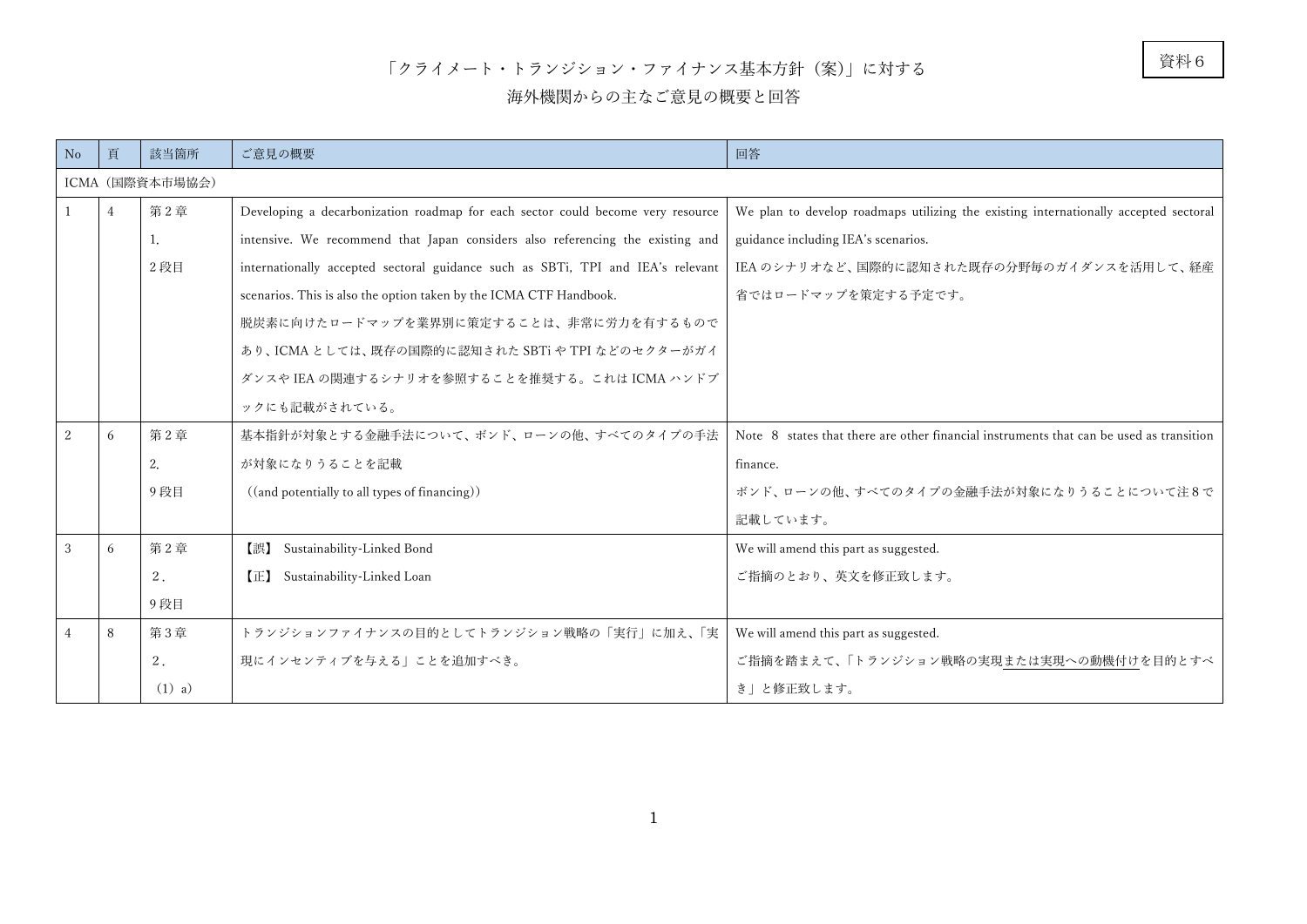| No | 頁 | 該当箇所     | ご意見の概要                                                                                        | 回答                                                                                      |
|----|---|----------|-----------------------------------------------------------------------------------------------|-----------------------------------------------------------------------------------------|
| 5  | 8 | 第3章      | パリ協定と整合した長期目標を組み込んだ戦略であることを強調するために、以下の                                                        | We will amend this part as suggested while we will replace financier with issuer.       |
|    |   | 2.       | 文章を追加すべき。                                                                                     | 発行体を資金調達者と変えて、ご指摘のとおり「トランジション戦略はパリ協定の目標                                                 |
|    |   | $(1)$ a) | "Such strategies should incorporate a long-term target to align with the goals of the Paris   | に整合した長期目標、中期目標、脱炭素化に向けた方策の開示と戦略的な計画を組み込                                                 |
|    |   |          | Agreement, relevant interim targets on the trajectory towards the long-term goal,             | むべきである。」を追加いたします。                                                                       |
|    |   |          | disclosure on the levers towards decarbonization, and issuer's strategic planning."           |                                                                                         |
| 6  | 8 | 第3章      | 化石燃料転換に関する国際市場や公式な業種別のタクソノミーが存在しないことを踏                                                        | We will amend to include that achieves significant carbon and greenhouse gas reduction  |
|    |   | 2.       | まえ、以下の点を燃料転換に関する記載に追記すべき。                                                                     | benefits as suggested. The content after while is mentioned in note 23.                 |
|    |   | $(1)$ b) | "that achieves significant carbon and greenhouse gas reduction benefits while avoiding        | ご指摘を踏まえ、「炭素、温室効果ガスの大幅な削減を達成する」を追加いたします。                                                 |
|    |   |          | long-term lock-in effect s"                                                                   | なお、ご指摘のうち後段の趣旨は脚注23に既に記載しております。                                                         |
|    | 8 | 第3章      | 公正な移行について、ICMA ハンドブックでは考慮「すべき」として"should"としてい                                                 | We discussed the importance of including just transition in the Basic Guideline in the  |
|    |   | 2.       | るため、合わせて修正すべき。                                                                                | Taskforce while noting this is not yet a deliberated notion in Japan therefore we chose |
|    |   | $(1)$ c) |                                                                                               | "recommended".                                                                          |
|    |   |          |                                                                                               | 公正な移行は日本ではまだ十分議論されていない概念ではあるものの、その重要性を                                                  |
|    |   |          |                                                                                               | 検討会で議論した結果、「望ましい」と位置づけることにいたしました。                                                       |
| 8  | 8 | 第3章      | トランジション・ファイナンスの対象として金融機関と SPC を含むことの説明文につ                                                     | We will amend this part as suggested.                                                   |
|    |   | 2.       | いて、ICMA ハンドブックの Q&A と合わせ、自身や親会社、グループの戦略と整合し                                                   | 「金融機関がそのような活動を行う場合、自身の戦略を説明するのでなければ、資金供                                                 |
|    |   | (1) 注釈 9 | ているべきとすべき。                                                                                    | 給者は対象となるプロジェクトや活動が資金調達者の戦略にいかに整合するかを説明                                                  |
|    |   |          | "In such cases, a financier should articulate how the underlying projects or activities       | すべきである。また、同様に」に修正します。                                                                   |
|    |   |          | themselves fit into the fundraiser's strategy while, similarly, a subsidiary or an SPC should | なお、後半部分の修正指摘に関しては、子会社や SPC は自社でなく親会社やスポンサ                                               |
|    |   |          | articulate its group's or its sponsors' strategy. "                                           | ーの戦略を使用できる。ただし、自身がどのように親会社やスポンサーの戦略に寄与で                                                 |
|    |   |          |                                                                                               | きるかを説明しなければならない。さらに、子会社や親会社自身が戦略を説明しない場                                                 |
|    |   |          |                                                                                               | 合に、親会社やスポンサーが説明することも可能という趣旨であり、should を使うと                                              |
|    |   |          |                                                                                               | いずれかの方法に限定されるため、このままの表記とします。                                                            |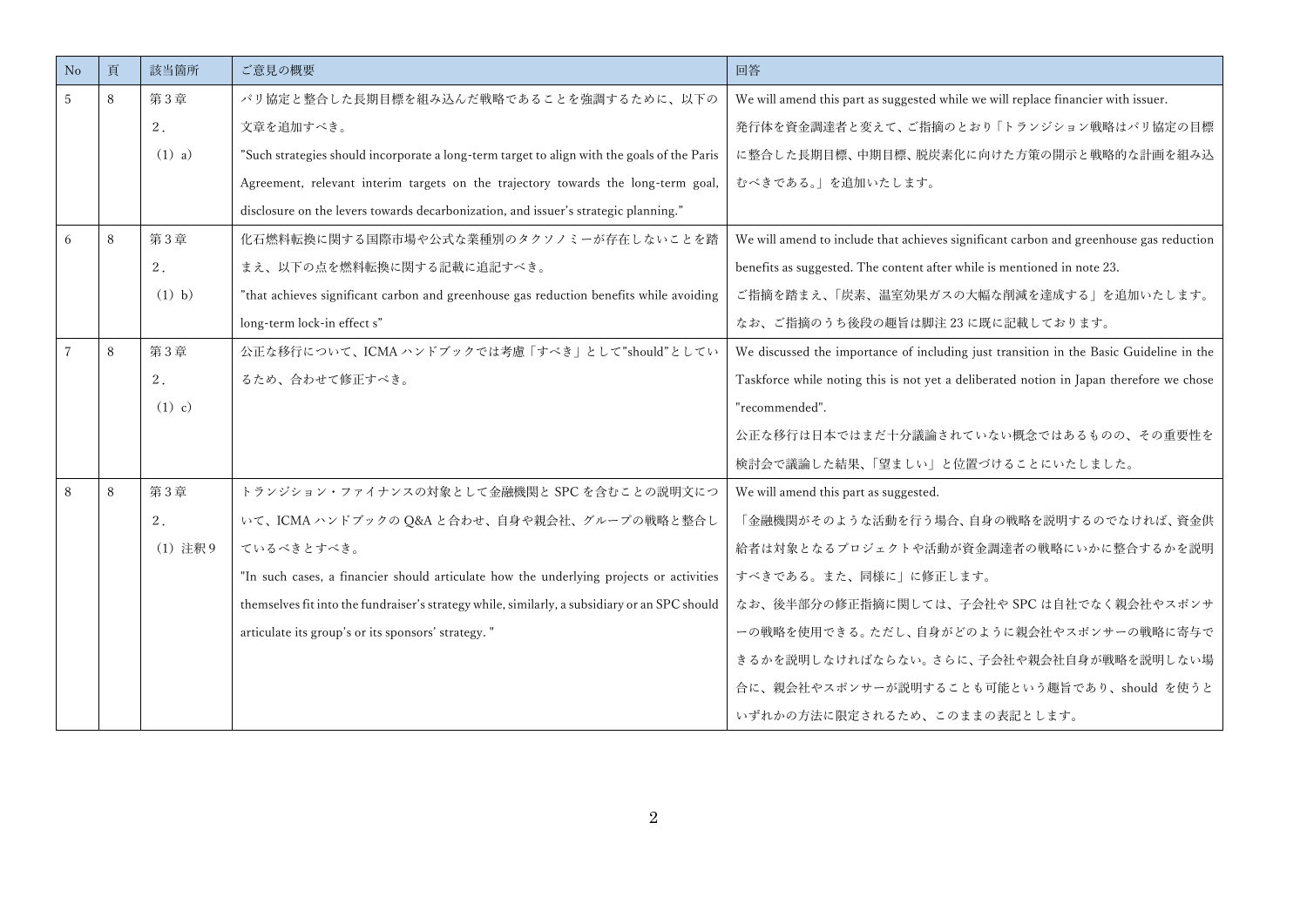| No | 頁  | 該当箇所     | ご意見の概要                                                                                | 回答                                                                                           |
|----|----|----------|---------------------------------------------------------------------------------------|----------------------------------------------------------------------------------------------|
| 9  | 9  | 第3章      | 独立したレビューについて、「客観的評価が必要される場合」に限らず推奨する。                                                 | This part reflect Element 1 Provision of an independent technical review of an issuer's      |
|    |    | 2.       | "It is recommended that the fundraiser obtain an independent review, assurance and    | strategy may assist investors in developing a view regarding the credibility of the issuer's |
|    |    | $(1)$ o) | verification by an external organization for its transition strategy."                | strategy insofar as it addresses climate change risk issues.                                 |
|    |    |          |                                                                                       | 独立したレビューに関する記載は、ICMA ハンドブックの要素1を踏まえた記述です。                                                    |
| 10 | 9  | 第3章      | レビューについては、現在の記載事項を含む「べき」との記載に変更。                                                      | This part reflect Element 1 Provision of an independent technical review of an issuer's      |
|    |    | 2.       | "Such review should include the following in connection with the transition strategy: | strategy may assist investors in developing a view regarding the credibility of the issuer's |
|    |    | $(1)$ p) |                                                                                       | strategy insofar as it addresses climate change risk issues.                                 |
|    |    |          |                                                                                       | 独立したレビューに関する記載は、ICMA ハンドブックの要素1を踏まえた記述です。                                                    |
| 11 | 10 | 第3章      | マテリアリティは事業セクターやビジネスモデルによって異なるため、ICMA ハンド                                              | We will amend this part to reflect your intention.                                           |
|    |    | 2.       | ブック同様に、マテリアリティの意味を特定せずに、発行体、評価機関、投資家に判断                                               | * They include activities that are environmentally material parts are considered to be       |
|    |    | $(2)$ b) | を委ねるほうが良いのではないか。                                                                      | business activities of the fundraiser that identifies climate change as part of its          |
|    |    |          |                                                                                       | materiality.                                                                                 |
|    |    |          |                                                                                       | ご指摘を踏まえ、以下の修正を致します。                                                                          |
|    |    |          |                                                                                       | 「(a)トランジション戦略の実現において、対象となる取組は、現在及び将来において                                                     |
|    |    |          |                                                                                       | 環境面で重要となる中核的な事業活動 15 の変革に資する取組であるべきである。                                                      |
|    |    |          |                                                                                       | 注15気候変動を自社のマテリアリティの一つとして特定している資金調達者の事業活                                                      |
|    |    |          |                                                                                       | 動を含む。)                                                                                       |
| 12 | 12 | 第3章      | 既存の科学的根拠に基づく、脱炭素化に向けたガイダンスは業種固有であり、地理的な                                               | While we are "taking into account geographic aspects", regional trajectory should be         |
|    |    | 2.       | レベルではない。また、国際的な方法論とカーボンバジェットの割り当てがない場合、                                               | science based. This part refers to "-Nationally Determined Contributions (NDC) of            |
|    |    | $(3)$ d) | 業種別の脱炭素化に沿うことと地理的特性を考慮することには複雑なジレンマが存在                                                | countries aligned with the goals of the Paris Agreement, roadmaps by industry sector,        |
|    |    |          | する可能性がある。                                                                             | industries set out plans that are science-based achieving the Paris Agreement and so on"     |
|    |    |          |                                                                                       | 地域特性のある軌道も科学的根拠に基づくべきであり、地域特性や業種の違いを考慮                                                       |
|    |    |          |                                                                                       | しつつ、設定するものは、パリ協定の目標と整合的な各国の温室効果ガスの削減目標                                                       |
|    |    |          |                                                                                       | (Nationally Determined Contributions: NDC) や業種別のロードマップ、パリ協定の                                 |
|    |    |          |                                                                                       | 実現に向けて業界等が定めた科学的根拠のある計画等を指しています。                                                             |